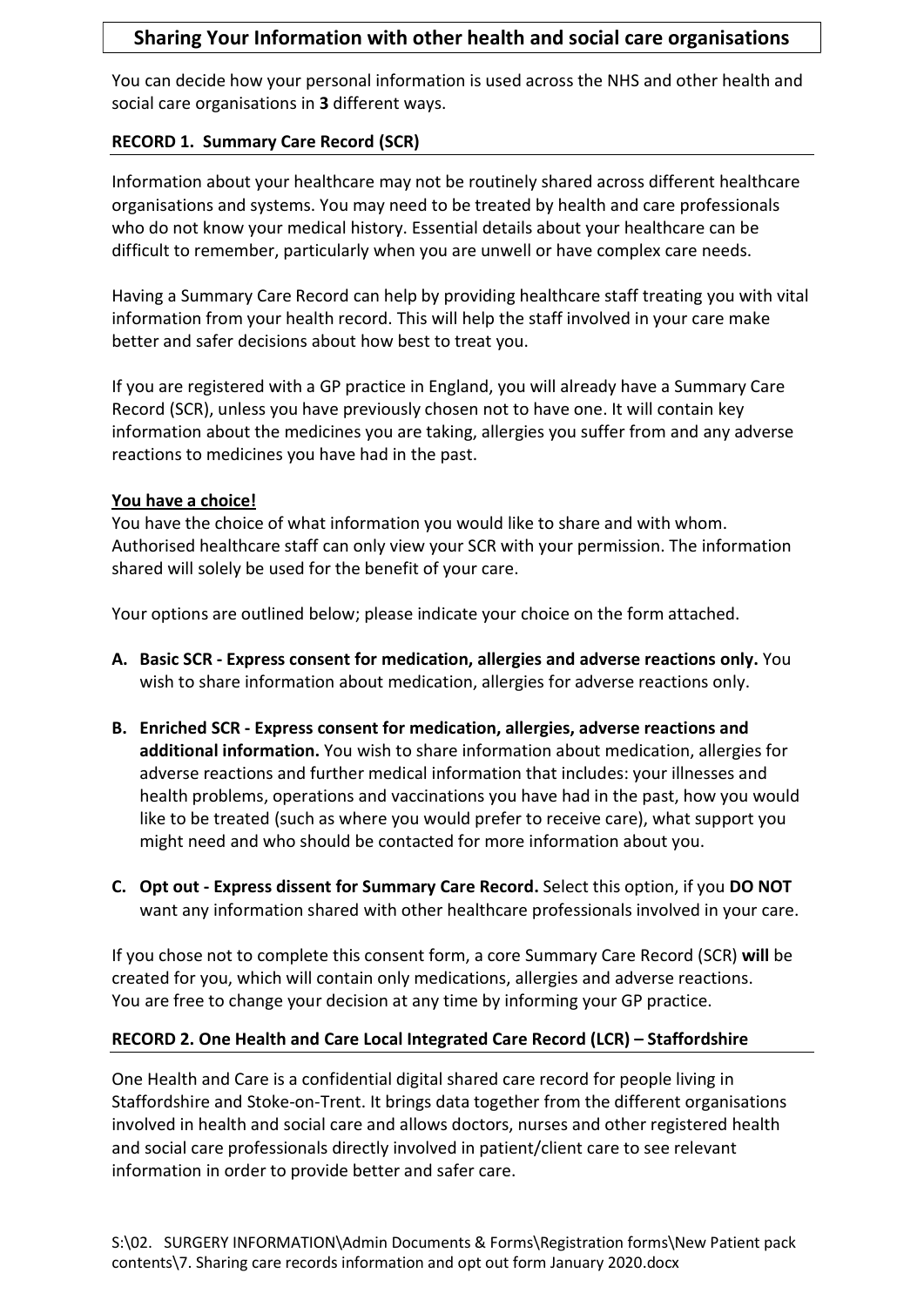When a patient/client visits any of the organisations listed below, or use services provided by them, staff directly involved in their care will have access to the important information from health and social care records.

- Staffordshire and Stoke-on-Trent GP practices
- University Hospitals of North Midlands NHS Trust (Royal Stoke)
- University Hospitals of Derby and Burton NHS Foundation Trust
- Midlands Partnership NHS Foundation Trust
- North Staffordshire Combined Healthcare NHS Trust
- Staffordshire County Council (Social Care)
- Stoke-on-Trent City Council (Social Care)
- Continuing Healthcare services
- West Midlands Ambulance Service

The information that the staff directly involved in patient care will be able to view is listed below:

- Name, date of birth, sex, address, telephone number, NHS number
- The name of their GP practice and GP
- Medications, allergies, ongoing and historic conditions, immunisations and diagnoses
- Test results, hospital referrals, admissions, discharges and clinics attended
- Social and mental health information and care plans

This will help health and care professionals to provide better and safer care. Information will be held securely and only shared with staff members in the partnership organisations who are directly involved in their care and support. All staff are bound by professional confidentiality. Sensitive information such as attendance at sexual health clinics, fertility treatment records, and records relating to gender reassignment will not be included.

#### You have the choice to opt out of this service if you wish.

If you wish to have this record, you do not have to do anything. One will be created for organisations listed above to see.

If you choose to opt out of the summary care record (SCR) in item 1C, you will automatically be opted out of this local integrated care record.

You can change your mind and opt back in at any time by contacting your GP practice

#### RECORD 3. NHS Digital record

NHS Digital uses and shares personal information to help research new treatments, plan where to put local clinics and the number of Drs and nurses to have at your local hospital. If you DO NOT wish your information to be used for these purposes, you need to opt out by contacting NHS Digital. Your GP surgery cannot do this for you.

Contact NHS Digital by phone 0300 303 5678 or

online via https://www.nhs.uk/your-nhs-data-matters/

#### IF YOU DECIDE TO DO NOTHING THE FOLLOWING WILL AUTOMATICALLY BE CREATED:

- Basic SCR (RECORD 1A above)
- Local Integrated Care Record (RECORD 2)
- NHS digital record (RECORD 3)

S:\02. SURGERY INFORMATION\Admin Documents & Forms\Registration forms\New Patient pack contents\7. Sharing care records information and opt out form January 2020.docx